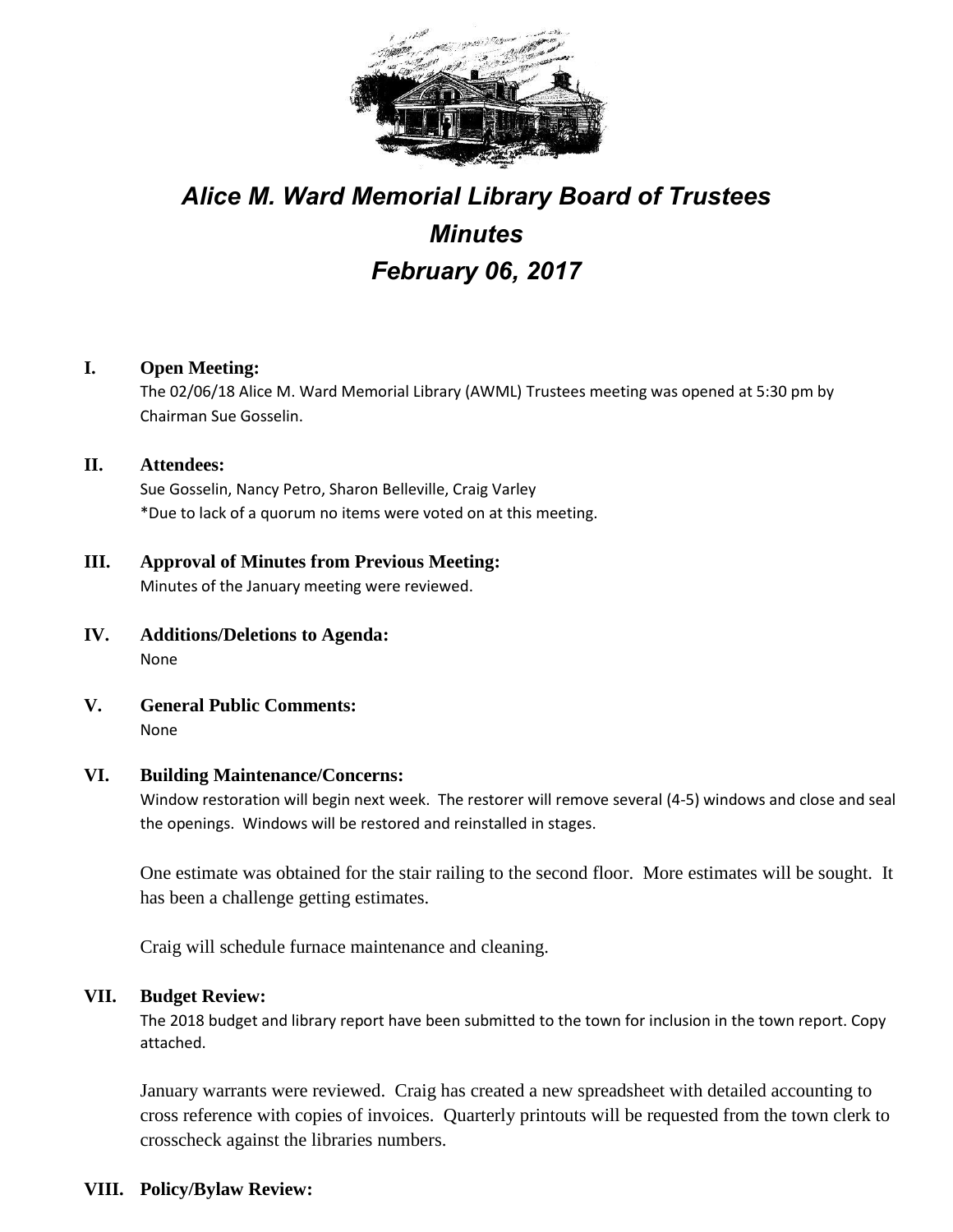None- lack enough trustees for vote

## **IX. Library Activity:**

See Librarian's report

# **X. Ongoing/Future Goals:**

An elevator company came in to look at options for handicapped access to the second floor/historical society. The current stairs are not wide enough to accommodate a chair lift. Contractor suggested the possibility of a lift (a sort of mini-elevator). The space needed is 65.5" deep x 53.5" wide and 80" ceiling clearance upstairs. A quick general estimate was approximately \$20,000. Craig emailed the contractor to inquire the stair width required. 41" is the minimum width. Craig and the trustees will continue to explore the options and when a decision is made seek a grant in conjunction with the historical society for this purpose. Better accessibility for patrons to enjoy the historical society is a solid future goal of this board.

#### **XI. Other Business:**

There will be no AWML Trustees Meeting in March due to Town Meeting. Next meeting will occur on April 3, 2018.

#### **XII. Adjournment:**

Meeting adjourned at 6:50 pm.

**Next Meeting:** The next regular meeting of the Alice M. Ward Memorial Library Trustees will occur at 5:30 pm on 04/03/2018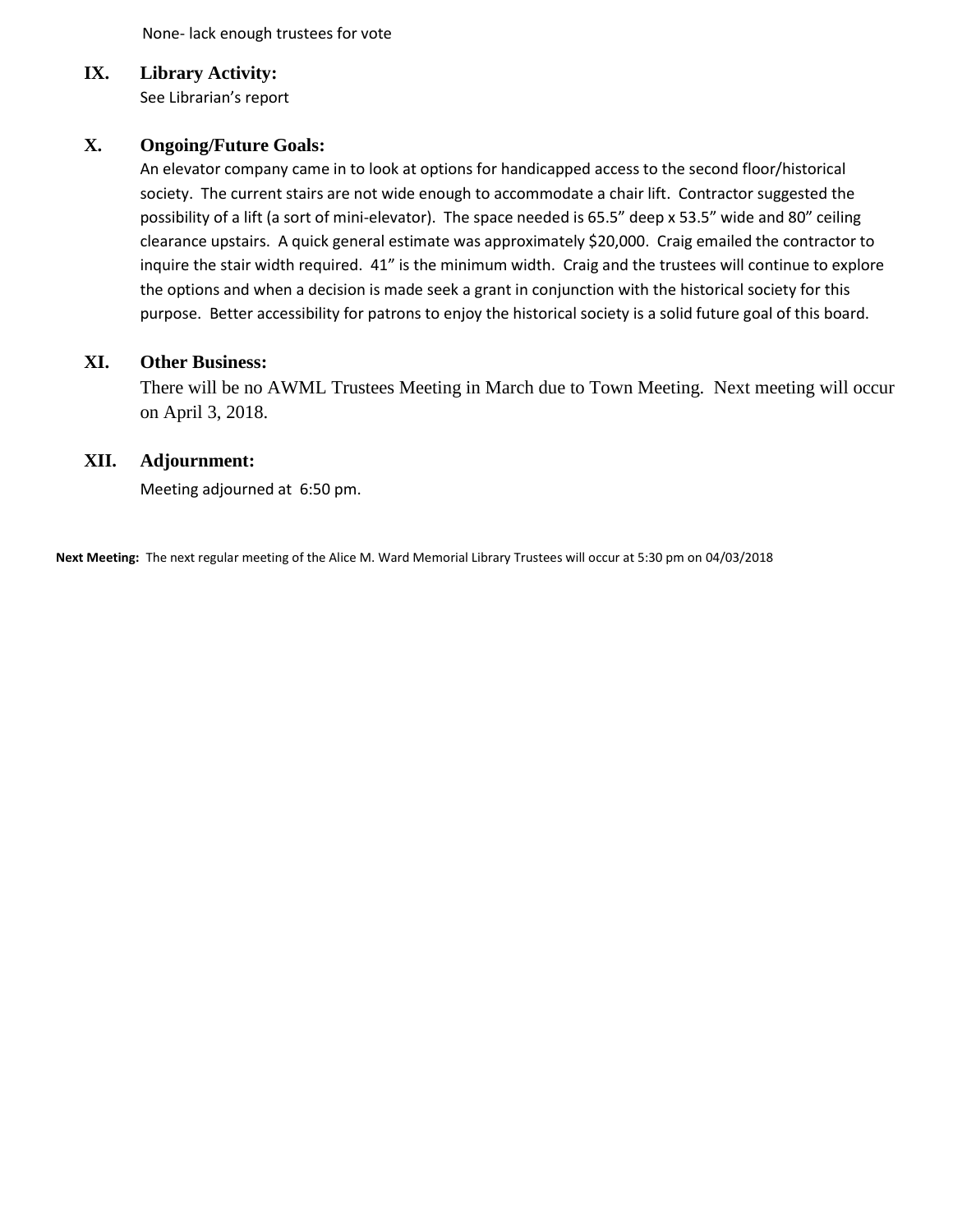# **Alice M. Ward Memorial Library**

| 2018 Proposed Budget                        |             |             |             |
|---------------------------------------------|-------------|-------------|-------------|
|                                             | 2017        | 2017        | 2018        |
|                                             | Proposed    | Actual      | Proposed    |
| <b>Building:</b>                            |             |             |             |
| Telephone/Fax                               | \$1,700.00  | \$628.97    | \$700.00    |
| Electricity                                 | \$1,600.00  | \$1,412.64  | \$1,600.00  |
| Water & Sewer                               | \$700.00    | \$692.00    | \$700.00    |
| Maintenance                                 | \$1,500.00  | \$306.00    | \$1,500.00  |
| Fuel                                        | \$4,500.00  | \$2,816.73  | \$4,500.00  |
| Internet                                    | \$950.00    | \$592.12    | \$700.00    |
| <b>Building Repairs and Supplies</b>        | \$15,000.00 | \$15,000.00 | \$9,000.00  |
| <b>Total Building:</b>                      | \$25,950.00 | \$21,448.46 | \$18,700.00 |
|                                             |             |             |             |
| <b>Renovations:</b>                         |             |             |             |
| <b>Preservation Trust Restoration Grant</b> | \$50,000.00 | \$0.00      | \$0.00      |
| <b>Preservation Trust Mini Grant</b>        | \$0.00      | \$0.00      | \$0.00      |
| Neil & Louise Tillotson Grant               | \$10,901.88 | \$8,400.69  | \$0.00      |
| <b>Total Renovations:</b>                   | \$60,901.88 | \$8,400.69  | \$0.00      |
| <b>Library Operations:</b>                  |             |             |             |
| Unemployment                                | \$0.00      | \$0.00      | \$0.00      |
| <b>Contracted Library Services</b>          | \$0.00      | \$0.00      | \$0.00      |
| <b>Salaries</b>                             | \$34,500.00 | \$33,447.82 | \$38,200.00 |
| <b>FICA</b>                                 | \$1,700.00  | \$2,558.69  | \$3,000.00  |
| *Operations & Collections                   | \$16,000.00 | \$20,567.55 | \$0.00      |
| Admin. Expenses                             | \$0.00      | \$364.24    | \$400.00    |
| <b>Books</b>                                | \$0.00      | \$0.00      | \$13,000.00 |
| <b>DVDs</b>                                 | \$0.00      | \$0.00      | \$1,000.00  |
| <b>Materials and Supplies</b>               | \$0.00      | \$0.00      | \$4,500.00  |
| Robotics                                    | \$0.00      | \$0.00      | \$2,500.00  |
| Programming                                 | \$0.00      | \$0.00      | \$3,500.00  |
| <b>Professional Development</b>             | \$0.00      | \$0.00      | \$1,500.00  |
| <b>Building Property Insurance</b>          | \$2,415.00  | \$2,412.86  | \$2,100.00  |
| Workman's Comp                              | \$462.00    | \$461.26    | \$300.00    |
| <b>Total Library Operations:</b>            | \$55,077.00 | \$59,812.42 | \$70,000.00 |
|                                             |             |             |             |
| Grants:                                     |             |             |             |
| <b>Building Bright Futures</b>              | \$0.00      | \$0.00      | \$0.00      |
| VT Community Foundation                     | \$702.18    | \$697.12    | \$0.00      |
| NH Charitable Foundation                    | \$247.97    | \$239.27    | \$0.00      |
| <b>VCF Small &amp; Inspiring</b>            | \$2,000.00  | \$1,970.00  | \$0.00      |
| VT Libraries Grant                          | \$0.00      | \$3,250.00  | \$0.00      |
| <b>VT Children's Trust</b>                  | \$0.00      | \$0.00      | \$0.00      |
| VT Humanities Council Grant                 | \$0.00      | \$1,128.17  |             |
| <b>Tillotson Donation</b>                   | \$1,905.95  | \$2,158.25  | \$0.00      |
| <b>FLL Robots</b>                           | \$0.00      | \$575.00    | \$0.00      |
| <b>Total Grants:</b>                        | \$4,856.10  | \$10,017.81 | \$0.00      |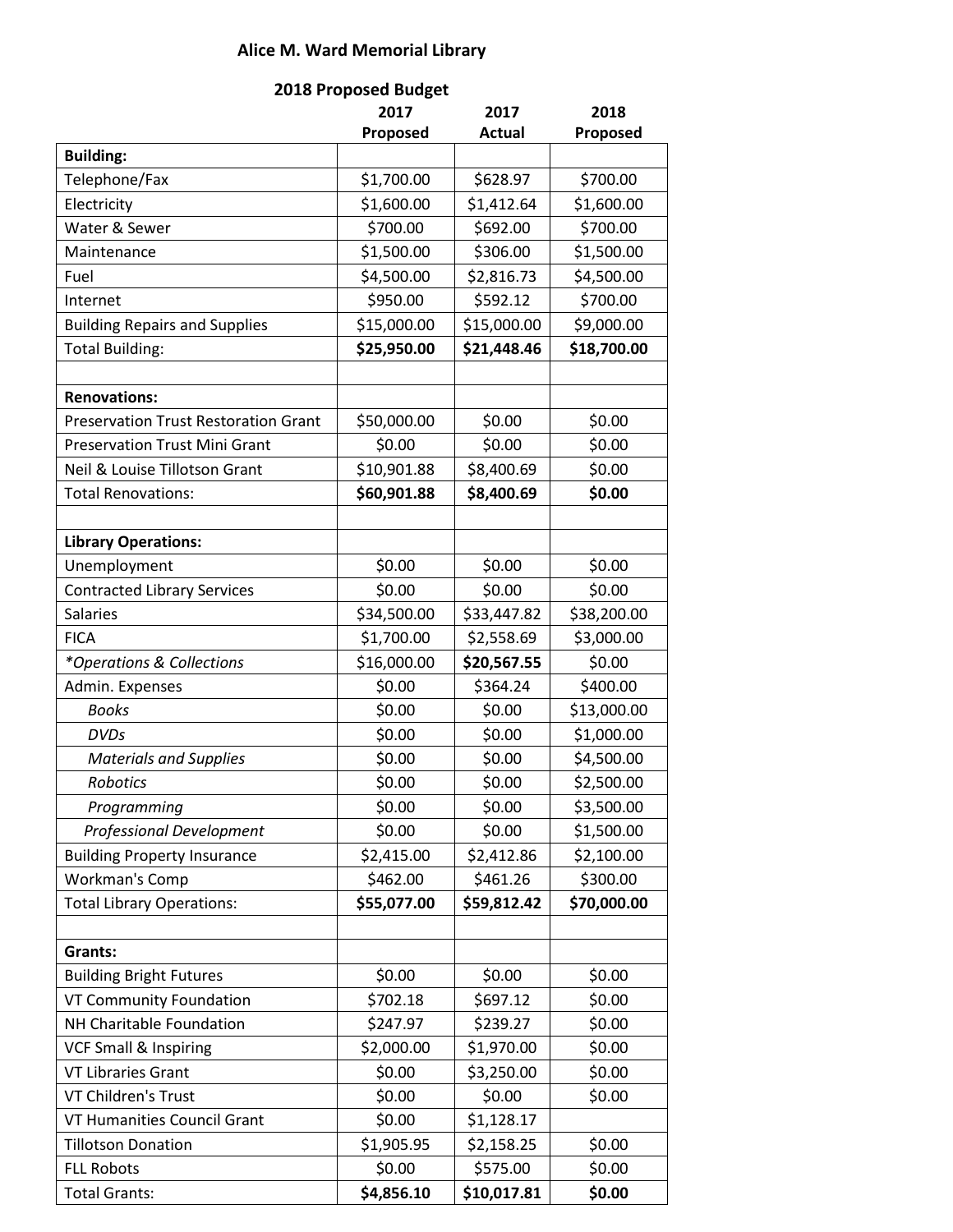| <b>Total Accounts:</b> | \$146,784.98 | $\frac{1}{2}$ \$99,679.38 | \$88,700.00 |
|------------------------|--------------|---------------------------|-------------|

*\*Operations & Collections in 2017 budget as one item- broken out in 2018 for clarity*

# **Alice M. Ward Memorial Library**

|                                                | TO I TOPOSCA DANBER<br>2017<br>Proposed | <b>SEXTER</b><br>2017 Actual | 2018<br>Proposed |
|------------------------------------------------|-----------------------------------------|------------------------------|------------------|
| <b>Revenues:</b>                               |                                         |                              |                  |
| <b>Property Taxes</b>                          | \$81,637.15                             | \$81,637.15                  | \$83,360.00      |
| Donations                                      | \$100.00                                | \$1,076.30                   | \$100.00         |
| <b>Trust Fund</b>                              | \$0.00                                  | \$13.60                      | \$0.00           |
| <b>Reimbursement Funds</b>                     | \$0.00                                  | \$65.71                      | \$0.00           |
| E-Rate                                         | \$0.00                                  | \$0.00                       | \$0.00           |
| Rental                                         | \$0.00                                  | \$0.00                       | \$0.00           |
| <b>Fund Raiser</b>                             | \$150.00                                | \$0.00                       | \$150.00         |
| Savings Interest                               | \$90.00                                 | \$129.97                     | \$90.00          |
| NH Charitable Foundation                       | \$0.00                                  | \$0.00                       | \$0.00           |
| Misc. Book sales, faxes, etc                   | \$0.00                                  | \$723.75                     | \$0.00           |
| <b>Preservation Trust Restoration</b><br>Grant | \$50,000.00                             | 0 (rec'd<br>12/16            | \$0.00           |
| <b>Preservation Trust Mini Grant</b>           | \$0.00                                  | \$0.00                       | \$0.00           |
| <b>Tillotson Donation</b>                      | \$1,905.95                              | 0 (rec'd<br>2016)            | \$5,000.00       |
| VT Community Foundation Grant                  | \$0.00                                  | \$0.00                       | \$0.00           |
| <b>VCF Small &amp; Inspiring Grant</b>         | \$2,000.00                              | 0 (rec'd<br>2016)            | \$0.00           |
| <b>Vermont Children's Trust</b>                | \$0.00                                  | \$0.00                       | \$0.00           |
| <b>Building Bright Futures Grant</b>           | \$0.00                                  | \$0.00                       | \$0.00           |
| Neil & Louise Tillotson Grant                  | \$10,901.88                             | 0 (rec'd<br>2016)            | \$0.00           |
| <b>VT Libraries Grant</b>                      | \$0.00                                  | \$3,250.00                   | \$0.00           |
| <b>VT Humanities Council Grant</b>             | \$0.00                                  | \$1,400.00                   | \$0.00           |
| <b>First Grant-Robotics</b>                    | \$0.00                                  | \$500.00                     | \$0.00           |
|                                                |                                         |                              |                  |
| <b>Year End Surplus</b>                        |                                         |                              |                  |
| Total:                                         | \$146,784.98                            | \$88,796.48                  | \$88,700.00      |

#### **2018 Proposed Budget - Revenues**

2017 Tax Rate: 0.0934 **2018 Suggested Tax Rate: 0.0946** Grand List: \$881,079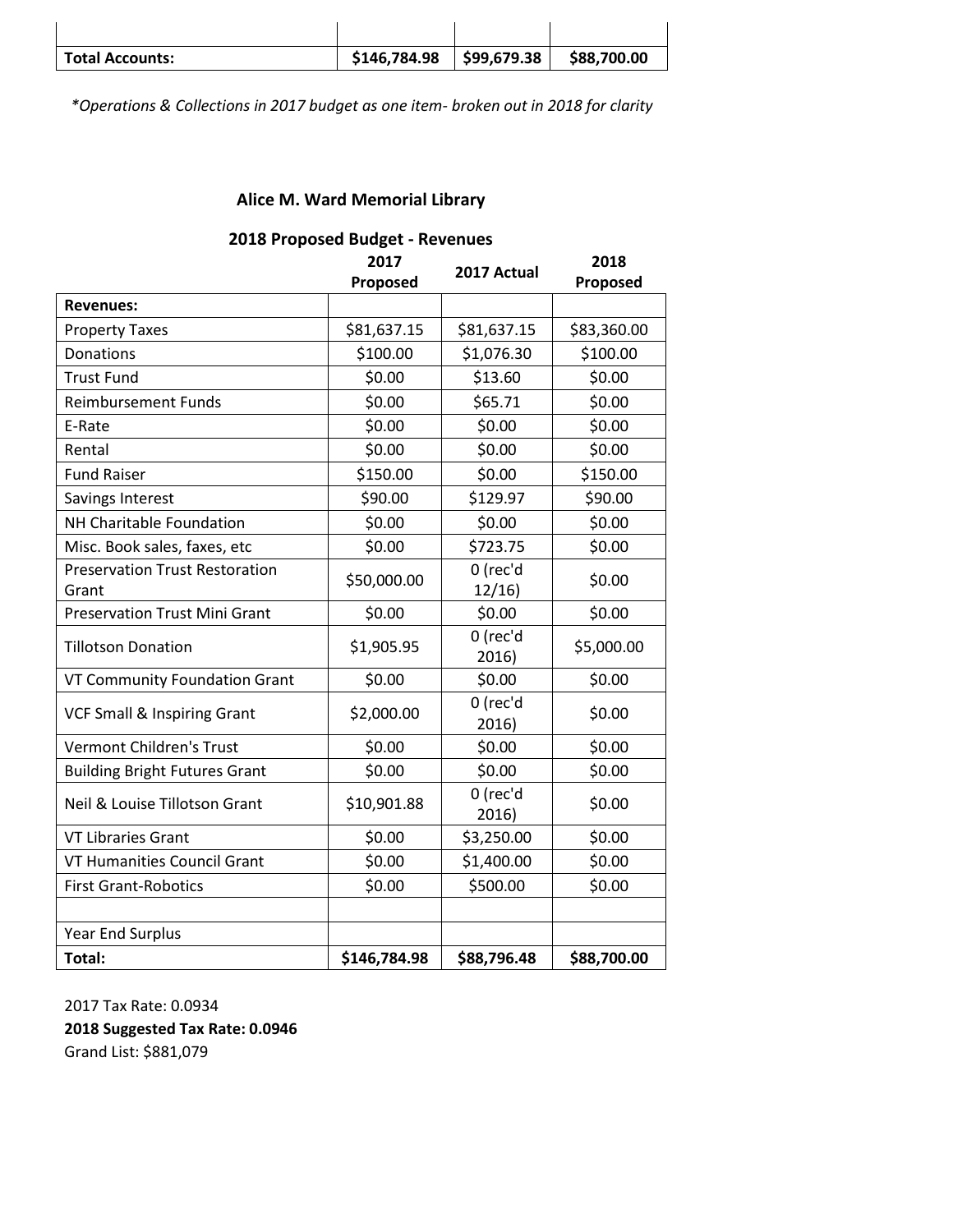2018 Librarian Report

Here are some encouraging 2017 statistics:

2015 3,199 checkouts 2016 3,684 checkouts 2017  $3,830$  checkouts + 862 eBook/audiobook checkouts =  $4,692$  total

As you can see, there was a 15% increase in hard copy circulation from 2015 to 2016, and a 4% increase from 2016 to 2017. Now that we are able to track our online checkouts through our eBook/audiobook provider Overdrive we can add another 862 to that total. While this year's increase was lower than the previous. I believe this shows that I am moving the library in a positive direction to engage the community in reading. I have repeatedly ordered individual books for repeat patrons and tried to upgrade our aging nonfiction collection and weeding the increasingly irrelevant vogueish books (older cookbooks, diets, etc.). We are always willing to purchase or interlibrary loan any book you may require.

Some more encouraging statistics:

| 2016 New Cards                | 51   |
|-------------------------------|------|
| 2017 New Cards                | 61   |
| 2016 Adult Program Attendance | 444  |
| 2017 Adult Program Attendance | 514  |
| 2016 Kids Program Attendance  | 486  |
| 2017 Kids Program Attendance  | 1286 |

This is a 16% increase of adult attendance and a remarkable 265% increase for the kids' programs, due to our successful robotics, Minecraft and Virtual Reality programs, with a 19% increase in new cards. Three successful live animal programs from the Vermont Institute of Natural Sciences also added to that total.

We had a small drop in computer use:

2016 Hours of Computer Use 1681 hours 2017 Hours of Computer Use 1484 hours

But this is likely due to the lack of four computers over the past six weeks of 2017, relying on three, then two due to hardware failures. We now have two brand new computers to replace those.

Finally:

| 2016 Adult Visits | 5709 |
|-------------------|------|
| 2017 Adult Visit  | 5118 |
| 2016 Kids Visits  | 2373 |
| 2017 Kids Visits  | 3462 |